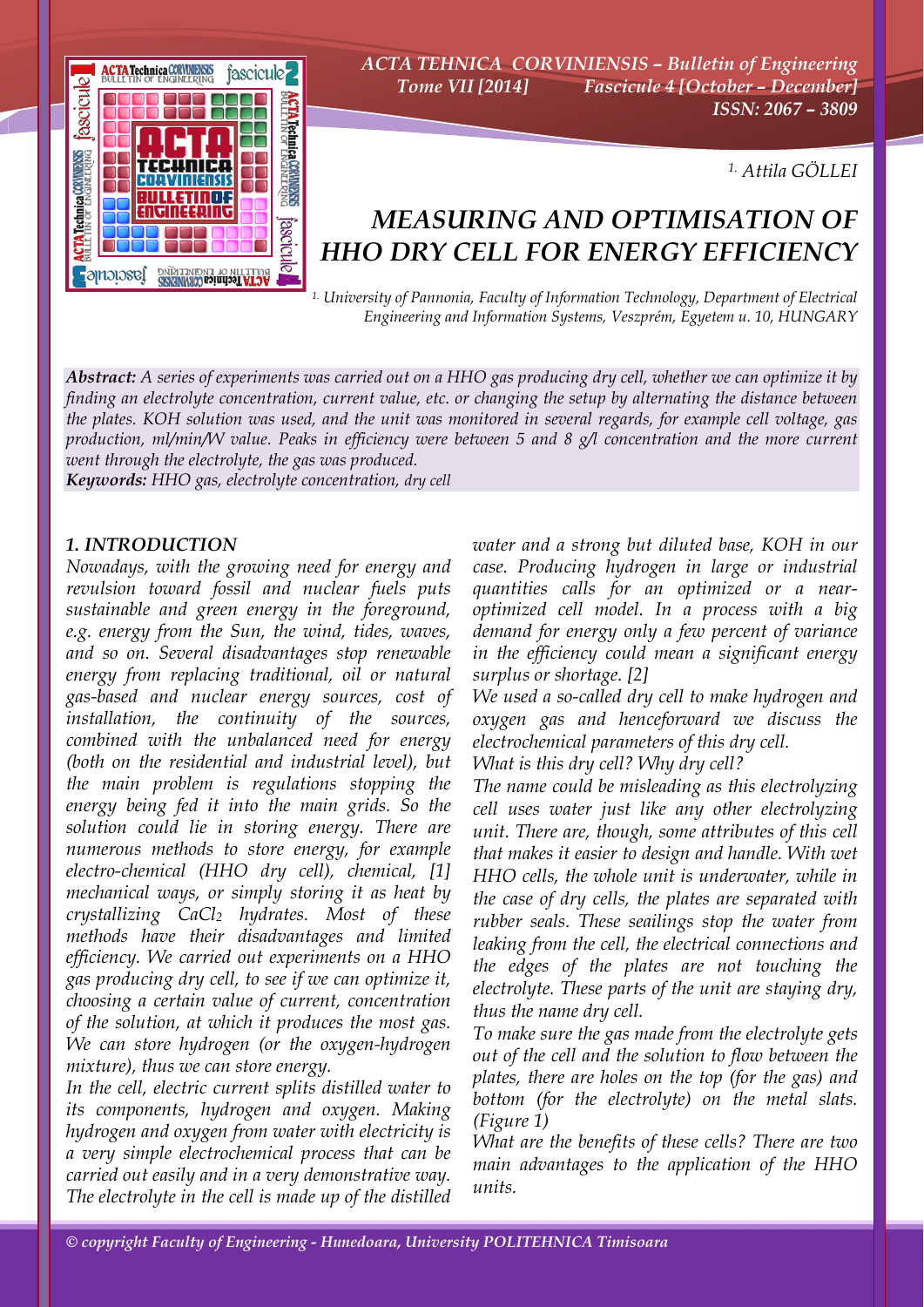# *ACTA TEHNICA CORVINIENSIS Fascicule 4 [October – December] – Bulletin of Engineering Tome VII [2014]*

*1. With the dry cell generator, considering the surface of the plates in the unit, we can use much less electrolytes compared to wet cells. Therefore, the volume and weight of the cell is smaller.* 

*2. As the electronic connections are underwater in the wet cell model, their surface will slowly be corroded by the electrolyte. In the HHO cells, the connections are situated on the outside, thus not corroding. [3]* 



*Figure 1. The theoretical setup of HHO block 2. ELECTROCHEMICAL BASIS OF CALCULATIONS* 

*Electrochemical cells could be galvanic battery or an electrolyzing cell. Cells are called electrolytic cells are when they are using external current supply to create chemical reactions. The electrochemical cell is made up of two electrodes and a fluid, current-carrying electrolyte. The electrolyte can be a watery solution or molten salts (solvation). The chemical reaction happening on the surface of the electrodes (reduction or oxidation) is called an electrode reaction.* 

*If the electrode's material is not participating directly in the electrode reaction, it is called an indifferent electrode (e.g. graphite electrode). The oxidation happens on the anode, the other electrode is the cathode, on which the reduction happens. In the process of electrolysis, if there is more than one possible type of electrical reaction, then a simple anion will detach form the positive anode (e.g. chloride), lacking this anion, OH- will be created by water splitting. [4]* 

*Water's dissolution voltage at 25°C (room temperature) is 1,23 V (EMF), the temperature coefficient is -0,85 mV/K, meaning that at 100°C this voltage goes down to 1,17V. [5,6] Therefore, in the light of these data, the specific energy demand to make hydrogen through electrolysis at 25°C can be calculated in the following way [7]:* 

*The amount of charge needed to detach 1 kg hydrogen gas:* 

$$
q = z \cdot F \cdot M = 2 \cdot 96487 \cdot 0.5 = 96487 \text{As/mol} = 2680 \text{Ah/kg}
$$
  

$$
w_{H2} = q \cdot E_{MF} = 26801 \cdot 1.23 = 32966 \text{Wh/kg}
$$

*Since the volume of 1 kg standard state H2 is 12474 l, the amount of energy required to produce 1 liter hydrogen is:* 

$$
w_{_{H2}}=\frac{32966}{12474}=2{,}64\,Wh\,/\,l
$$

*To have 1 liter of hydrogen, we need 1.5 liter HHO gas. To produce 1 liter HHO gas(0.667 l hydrogen) this much energy is necessary: [3]* 

$$
w_{\text{H2(HHO)}} = 0,667 \cdot 2,64 = 1,76 \text{Wh} / \text{I}
$$

*We measured the unit at 10 different concentration of electrolyte, at different currents. We examined the voltage on the plates and the amount of gas produced through electrolysis.* 

# *3. THE MEASUREMENT UNIT*

*You can see the setup of one block of the unit on Figure 2.* 



*Figure 2: Gas generator block setup* 

*In our setup, 5 cells make up one block, so 5 cells connected in series gives one gas-producing block. The block's electrical connections are on the two plates on the ends (see Fig. 1). Out of the six electrode plates, four are neutral electrodes, as they don't have electrical connection on them. The potential is divided between the neutral plates according to voltage division in series connections. That means that voltage between two electrodes is the fifth of the voltage on one whole block. In our experiment, we had a unit that had 3 blocks connected in parallel connection that made up the unit. (Fig. 2)* 

*Other than the HHO cell, we needed a water tank to infuse the electrolyte into the cell. We also installed a tube between the gas outlet and the tank, because the produced gas is not pure gas, it comes out as bubbles, so there is electrolyte coming out in the tube that needs to be recycled into the*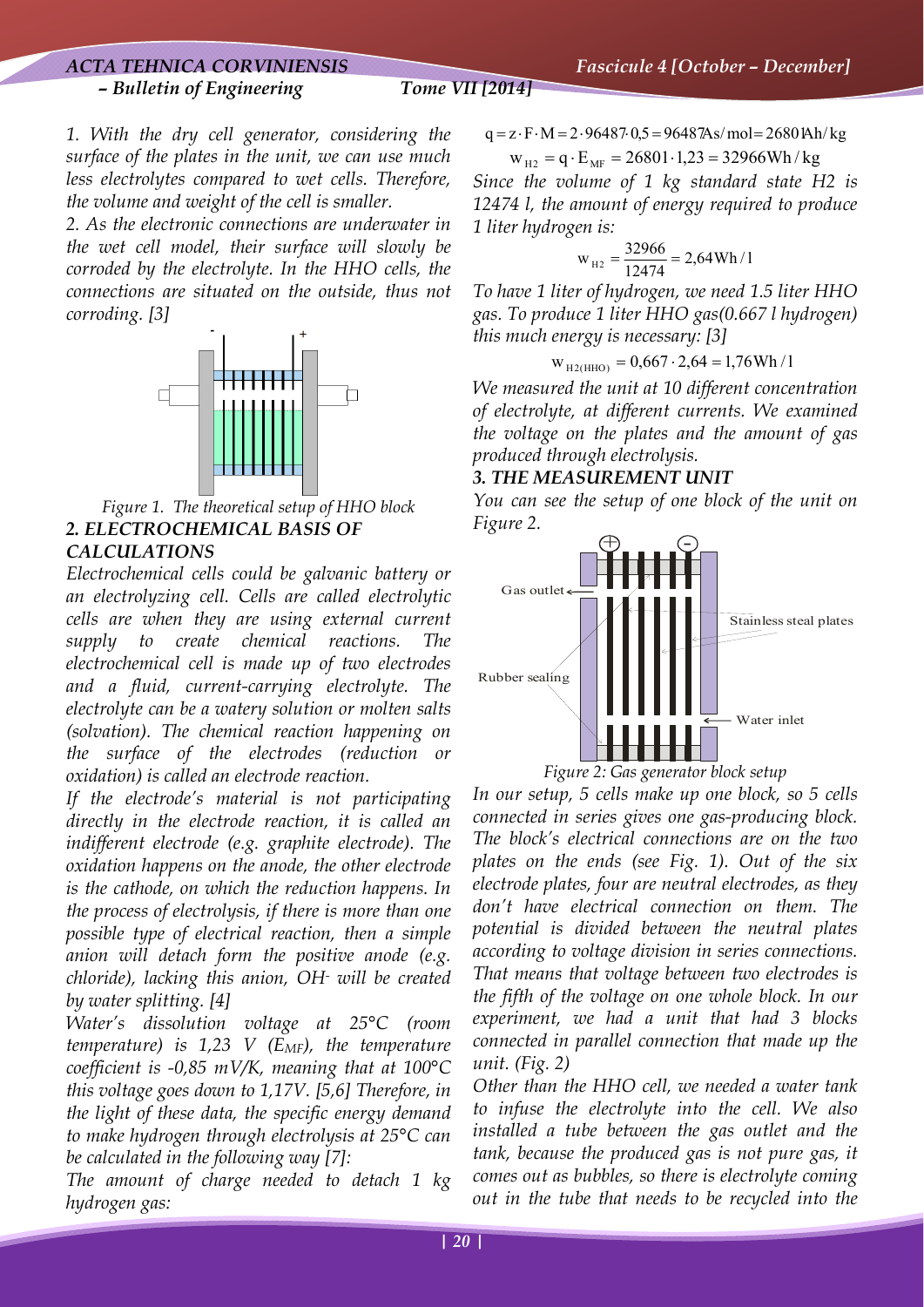*system. Then, as the electrolyte drips back in the tank, the gas can escape through another hose, into the bottle, which we use to measure the volume and speed of the production of hydrogen.* 

*We connected a power supply (Manson SPS9600) to the electrical connections of the HHO unit, and we could adjust the voltage input during the experiment. We also needed a PWM modulator to adjust the current and frequency.* 

# *4. EXPERIMENTS AND RESULTS*

*According to the principle of electrolytic dissociation, due to added energy or dilution, a chemical compound's molecules can break up into ions. This causes the ions to have a weak electrical conductivity. But you can dilute an electrolyte and increase this electricity to a certain limit, and beyond that it stagnates. This explains why there's only a small window for the optimum, when it comes to finding the right concentration of the solution. We monitored current, voltage, cell voltage, MMW (milliliter/minute/watt) and liter/minutes (we didn't experiment with the temperature, but we noticed some changes in the performance of the unit). The voltage, frequency and current was controlled by us, we also experimented with the distance between the plates. We can judge the effectiveness of the unit at certain concentrates by MMW value, liter/minute, current/gas production and power. (Table 1) Table 1. Obtained results of experiment*

| There I. Obtained results of experiment                     |                          |                              |                         |
|-------------------------------------------------------------|--------------------------|------------------------------|-------------------------|
| Electrolyte<br>concentration<br>$\left( \mathcal{A}\right)$ | <b>MMW</b><br>(ml/min/W) | Gas<br>production<br>(1/min) | Power<br>of unit<br>(W) |
|                                                             | 2.13                     | 0.2                          | 10.8                    |
| $\mathcal{P}$                                               | 2.66                     | 0.75                         | 34.44                   |
| 3                                                           | 2.66                     | 1.37                         | 55.83                   |
| 4                                                           | 2.59                     | 1.51                         | 82.15                   |
| 5                                                           | 2.72                     | 1.9                          | 90.6                    |
| 6                                                           | 2.63                     | 2.52                         | 119.5                   |
| 7                                                           | 2.67                     | 2.96                         | 140                     |
| 8                                                           | 2.65                     | 2.76                         | 125                     |
| 9                                                           | 2.46                     | 2.28                         | 105.6                   |
| 10                                                          | 1.82                     | 2.15                         | 103.2                   |

*We expected that 3-5 grams of KOH/liter is where the electrolytic dissociation is allowing the most electrical conductivity, thus at higher current (15- 40 A) the unit would produce the most hydrogen. The first series of experiments were done according to voltage. We measured the productivity of the cell at six different values of voltage (2,5 – 15 V) and 10 different solution concentration (1-10 grams* 

*KOH per liter). We used software called Statsoft Statistica to make graphs of our findings (Figure 3).* 



*– current-based experiments* 

*While, we had the highest MMW value at 5 g/l, we can say that the concentration that has very high values at all of the monitored values is the 7g/l concentration. The cell produced 3 liters of HHO*